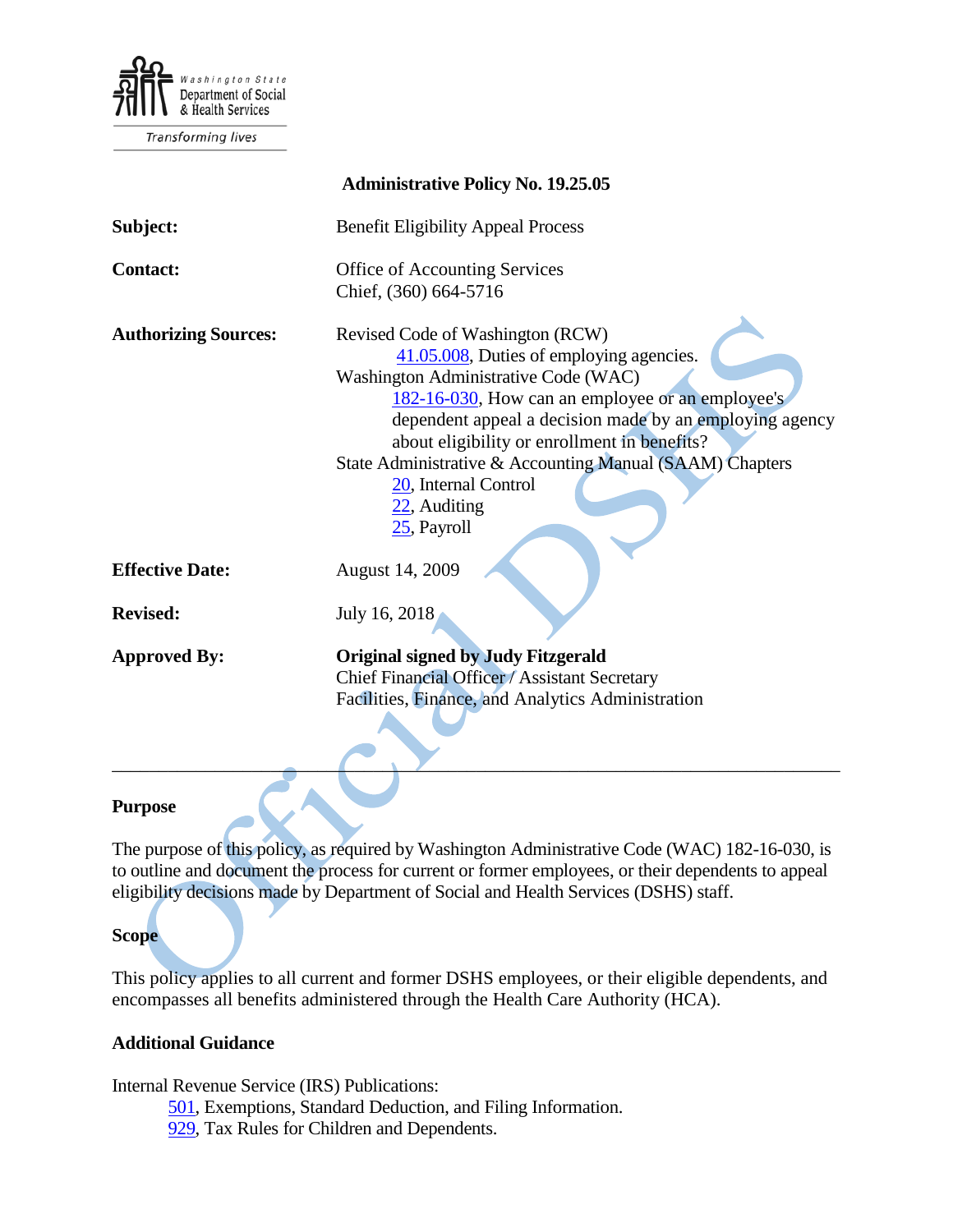Administrative Policy No. 19.25.05 July 16, 2018 Page 2

WAC [182-16-040,](http://apps.leg.wa.gov/WAC/default.aspx?cite=182-16-040) What should the request for review or notice of appeal contain? [Health Care Authority \(HCA\) forms](http://www.hca.wa.gov/pebb/Pages/forms.aspx)

50-122, Request for Review/Notice of Appeal

## **Definitions**

**Benefits** are those services and products offered through the DSHS Payroll Office by the Health Care Authority (HCA).

**Department** refers to the Department of Social and Health Services (DSHS).

**Dependent** is an individual(s) tied to an employee as defined by Internal Revenue Service (IRS) rule (Publications 501 and 929).

**DSHS Facilities, Finance, and Analytics Administration (FFAA) Payroll Office (or Payroll Office**) is the office within the Facilities, Finance, and Analytics Administration that manages payroll for the Department.

**DSHS Institution Payroll Office** is the payroll office located at each of the DSHS Institutions and is responsible for processing payroll for all employees at that Institution.

**Employee** means an individual in DSHS who:

- 1. Is paid a salary, or wages, and receives benefits for work performed for the department;
- 2. Has been issued a state employee identification number;
- 3. Is recognized as a state employee by the state Department of Enterprise Services (DES); and
- 4. Is paid through the Human Resource Management System (HRMS).

# **Policy**

- **A. DSHS current or former employees, or their dependents aggrieved by an eligibility or enrollment decision for health benefits, must appeal the decision to the DSHS FFAA Payroll Office. The DSHS FFAA Payroll Office must receive the appeal no later than 30 days after the date of the initial denial notice. The appeal must:**
	- 1. Comply with the requirements listed in WAC 182-16-030 and WAC 182-16-040; and
	- 2. Be submitted in writing to DSHS Payroll Team via email or mail.
- **B. The DSHS Payroll Manager must issue a written decision of the review for department error or delay within 30 calendar days of receiving the request for review. The written decision must be sent:**
	- 1. To the Current or former employee filing the appeal;
	- 2. The DSHS Secretary or designee;
	- 3. The Public Employees Benefits Board (PEBB) Appeals Manager; and
	- 4. If applicable, the DSHS Institutional Payroll Office.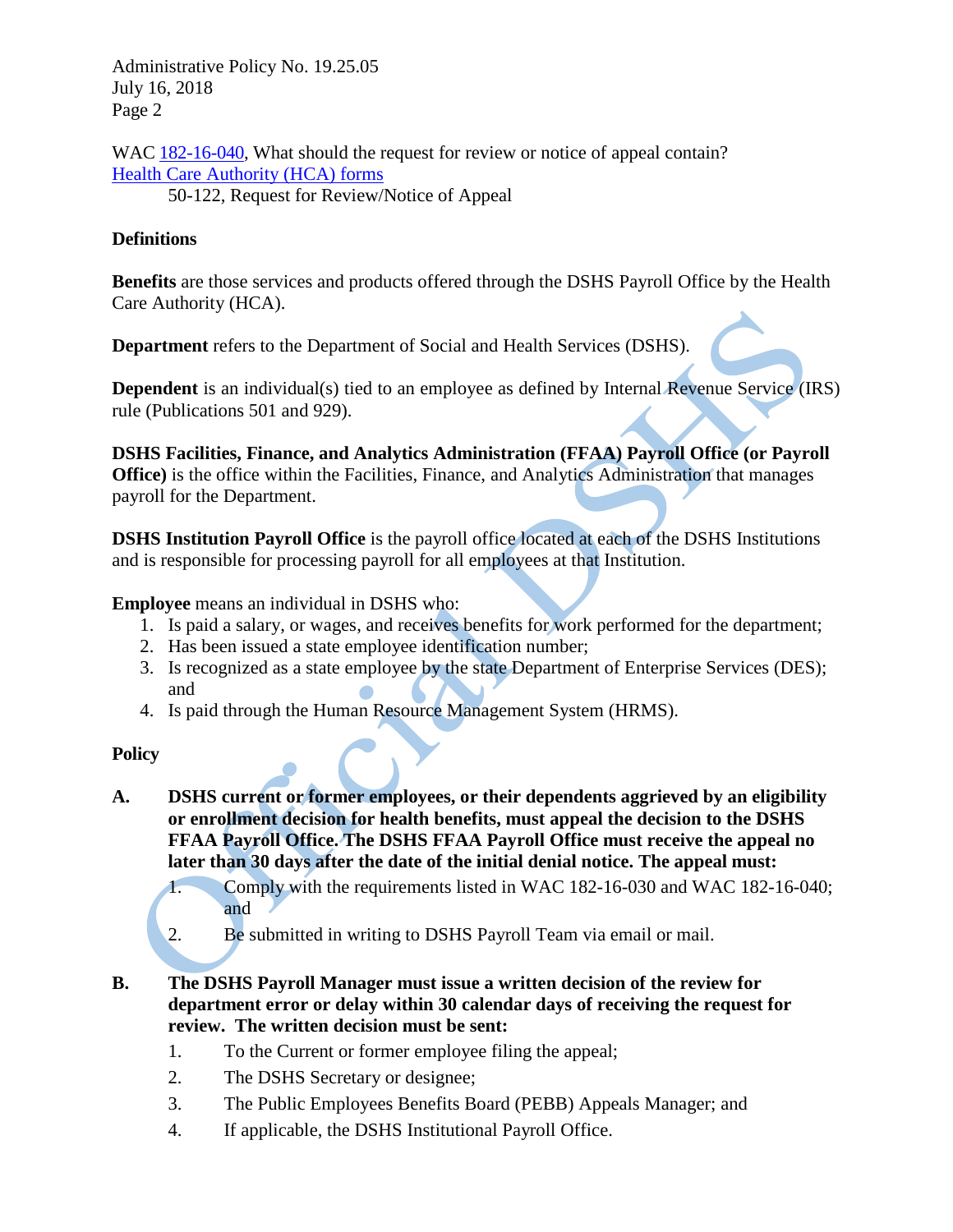- **C. Individuals that were involved in the initial decision must not perform the review.**
- **D. If the DSHS Secretary or designee chooses to overturn the decision, they must do so within 15 calendar days of the date of the DSHS Payroll Manager's decision.**

### **Procedures**

- **A. A current or former employee, or their dependents who wish to appeal the decision must:**
	- 1. Complete a Request for Review/Notice of Appeal (HCA Form 50-122), within 30 calendar days of issuance of the decision.
	- 2. Send a completed copy of the form (HCA Form 50-122) via email or mail to:

Mailing Address: DSHS Payroll Office Attn: Payroll Manager P.O. Box 45854 Olympia WA 98504-5854

Email Address: [DSHS HQ Payroll Support](mailto:payrollsupportteam@dshs.wa.gov)

#### **B. DSHS Payroll Team must:**

- 1. Review the initial decision for department error or delay; and
- 2. Provide review of the initial decision in writing to the DSHS Payroll Manager for approval.

# **C. DSHS Payroll Manager or the Office of Accounting Services (OAS) Office Chief must:**

- 1. Conduct an optional formal meeting or hearing, if needed;
- 2. Issue a written decision of the review, within 30 calendar days, by completing Section 5 Employer Response to Employee's Request for Review on the Request for Review/Notice of Appeal (HCA Form 50-122); and
- 3. Send the completed Request for Review/Notice of Appeal (HCA Form 50-122) to:
	- a. The current or former employee filing the appeal;
	- b. The DSHS Secretary or designee;
	- c. The Public Employees Benefits Board (PEBB) Appeals Manager; and
	- d. If applicable, the DSHS Institutional Payroll office.

# **D. DSHS Secretary or designee must:**

If appropriate, issue the decision to overturn the DSHS Payroll Manager's decision within 15 calendar days.